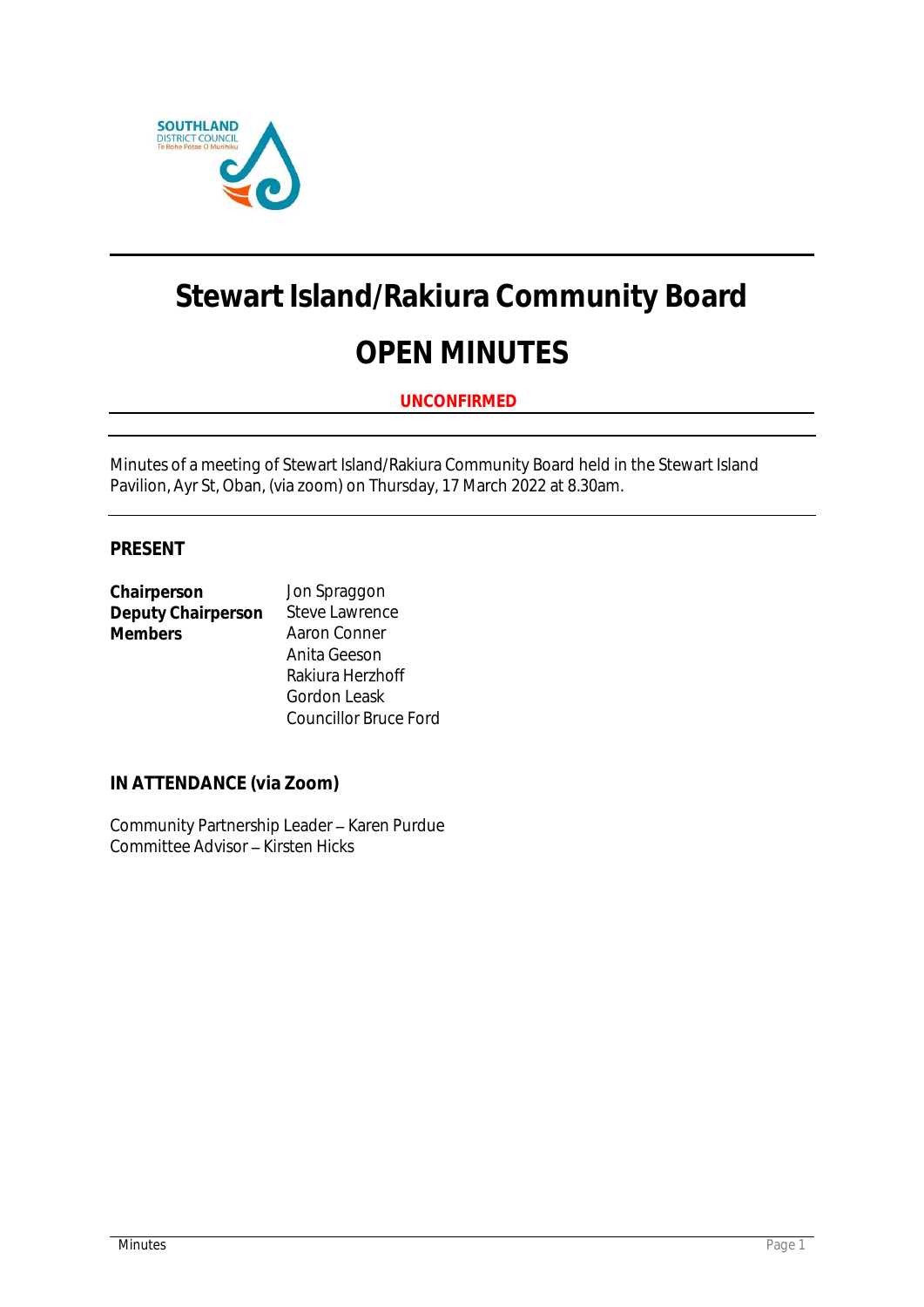

**1 Apologies** 

There were no apologies.

**2 Leave of absence** 

There were no requests for leave of absence.

- **3 Conflict of interest** 7.5 (b) Chairperson's report - Both Chairperson Jon Spraggon and Anita Geeson declared a conflict of interest pertaining to the Butterfield Beach development.
- **4 Public forum**

There was no public forum.

**5 Extraordinary/urgent items**

There were no extraordinary/urgent items.

**6 Confirmation of minutes**

**Resolution**

Moved Deputy chairperson Steve Lawrence, seconded Gordon Leask **and resolved**

**That the Stewart Island/Rakiura Community Board confirms the minutes of the meeting held on 13 December 2021as a true and correct record of that meeting.**

### **Reports**

**7.1 Community update**

**Record No: R/22/3/7166**

Community partners:

Ren Leppens, Department of Conservation

Cherie Hemsley, Awarua Whanau Services, and Future Rakiura

## **Resolution**

Moved Cr Bruce Ford, seconded Aaron Conner **and resolved That the Stewart Island/Rakiura Community Board:**

**a) Acknowledges the attendance of representatives from community agencies**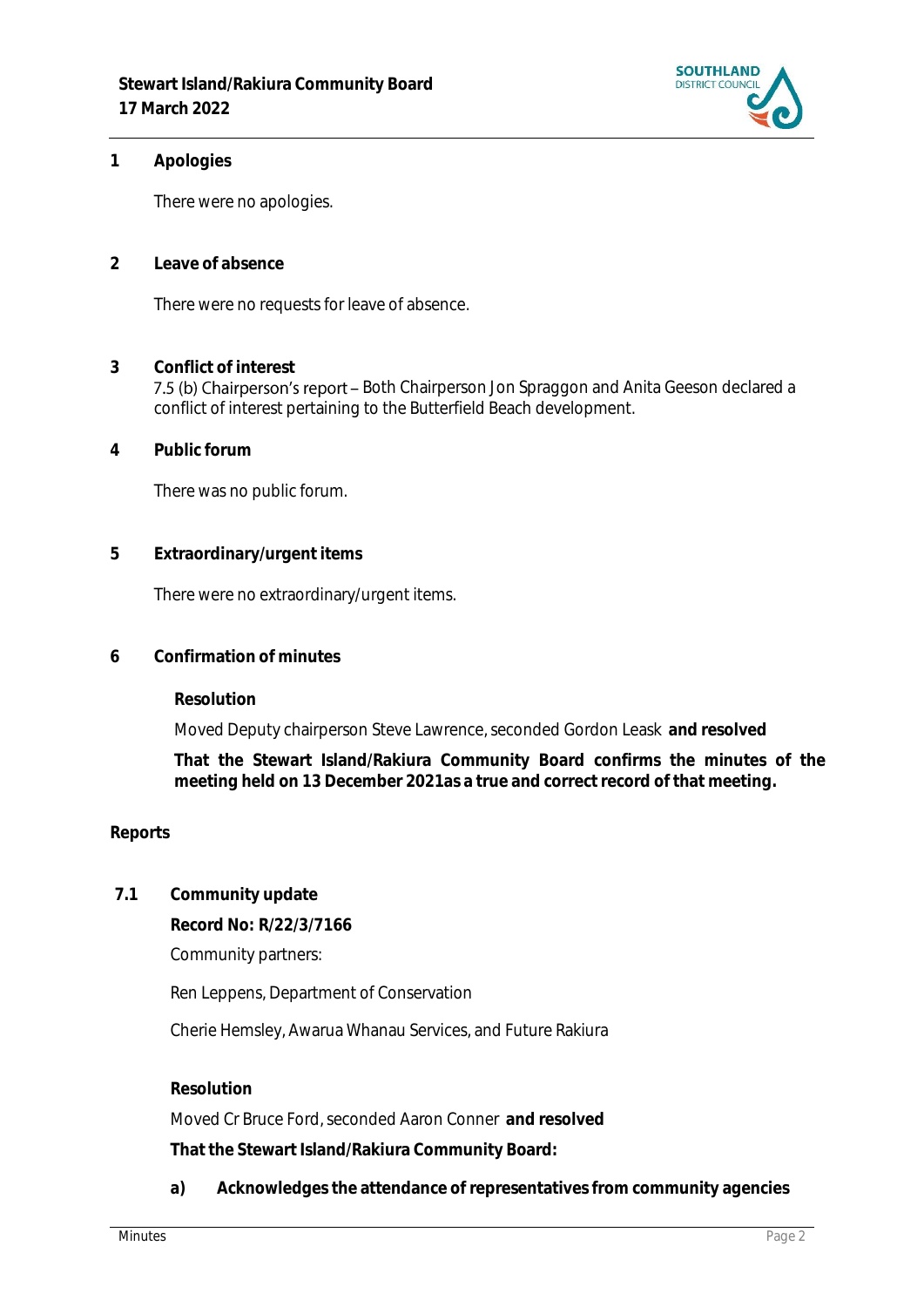

**Public excluded**

**Exclusion of the public: Local Government Official Information and Meetings Act 1987**

**Resolution**

Moved Cr Ford, seconded Rakiura Herzhoff **and resolved**

**That the public be excluded from the following part(s) of the proceedings of this meeting.**

**The general subject of each matter to be considered while the public is excluded, the reason for passing this resolution in relation to each matter, and the specific grounds under section 48(1) of the Local Government Official Information and Meetings Act 1987 for the passing of this resolution are as follows:**

#### **C8.1 Stewart Island/Rakiura Community Board applications to the Stewart Island Rakiura Visitor Levy Fund 2022**

| General subject of each matter to be                                                                           | Reason for passing this resolution in                                                                                                                                                                                                                                                             | Ground(s) under section 48(1) for the                                                                                                                                                                               |
|----------------------------------------------------------------------------------------------------------------|---------------------------------------------------------------------------------------------------------------------------------------------------------------------------------------------------------------------------------------------------------------------------------------------------|---------------------------------------------------------------------------------------------------------------------------------------------------------------------------------------------------------------------|
| considered                                                                                                     | relation to each matter                                                                                                                                                                                                                                                                           | passing of this resolution                                                                                                                                                                                          |
| Stewart Island/Rakiura Community<br>Board applications to the Stewart<br>Island Rakiura Visitor Levy Fund 2022 | $s7(2)(b)(ii)$ - the withholding of the<br>information is necessary to protect<br>information where the making<br>available of the information would be<br>likely unreasonably to prejudice the<br>commercial position of the person<br>who supplied or who is the subject of<br>the information. | That the public conduct of the whole<br>or the relevant part of the<br>proceedings of the meeting would be<br>likely to result in the disclosure of<br>information for which good reason<br>for withholding exists. |

The public were excluded at 9.15am

Resolutions in relation to the confidential items are recorded in the confidential section of these minutes and are not publicly available unless released here.

9.20am return to open meeting

**7.2 Community Leadership report (February 2022)**

**Record No: R/22/2/2857**

Community Partnership Leader Karen Purdue was in attendance for this report

**Resolution**

Moved Rakiura Herzhoff, seconded Deputy chairperson Steve Lawrence **and resolved That the Stewart Island/Rakiura Community Board:**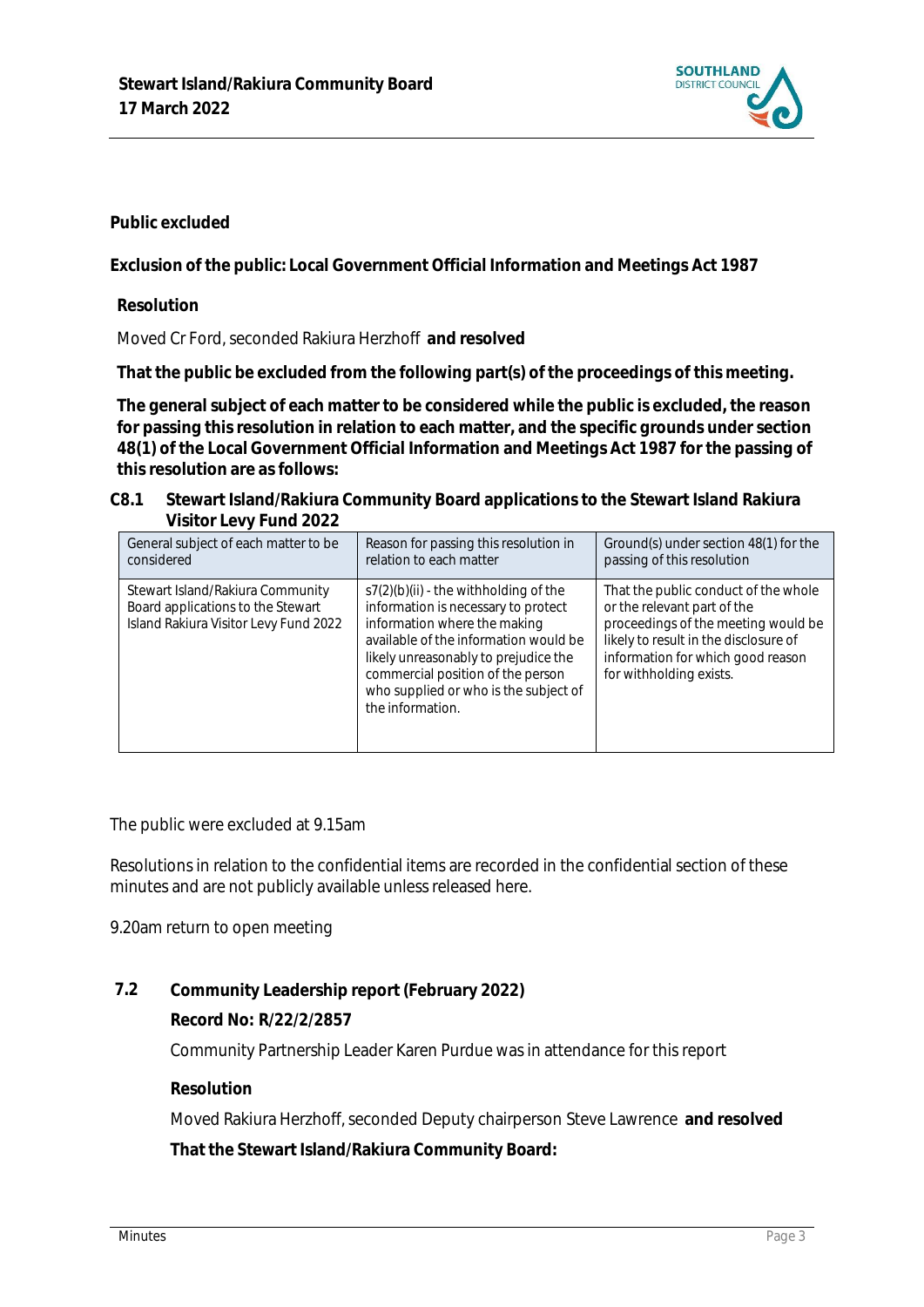

- receives the report titled "Community Leadership report (February 2022)" **a) dated 3 March 2022.**
- **7.3 Operational report for Stewart Island/Rakiura Community Board (February 2022) Record No: R/22/2/2853**

Community Partnership Leader Karen Purdue was in attendance for this report

**Resolution**

Moved Cr Bruce Ford, seconded Aaron Conner **and resolved**

**That the Stewart Island/Rakiura Community Board:**

- Receives the report titled "Operational report for Stewart Island/Rakiura **a) Community Board (February 2022)" dated 3 March 2022.**
- **7.4 Council report (February 2022)**

**Record No: R/22/2/2855**

Community Partnership Leader Karen Purdue was in attendance for this report

**Resolution**

Moved Rakiura Herzhoff, seconded Deputy chairperson Steve Lawrence **and resolved That the Stewart Island/Rakiura Community Board:**

## a) **receives the report titled "Council report (February 2022)" dated 3 March 2022.**

Karen Purdue left the meeting at 9.30am

**7.5 Chairperson s report (February 2022)**

**Record No: R/22/2/3045**

Chairperson Jon Spraggon presented this report.

Both Chairperson Jon Spraggon and Anita Geeson declared a conflict of interest in relation to b).

**Resolution**

Moved Cr Bruce Ford, seconded Aaron Conner **and resolved recommendation a) and a new b) (as indicated):**

**That the Stewart Island/Rakiura Community Board:**

- a) **receives the report titled "Chairperson's report (February 2022)" dated 3 March 2022.**
- **b) Requests staff investigate waiving SIESA connection, monthly supply and unit charges for the newly developed recreational area at Butterfield Beach.**